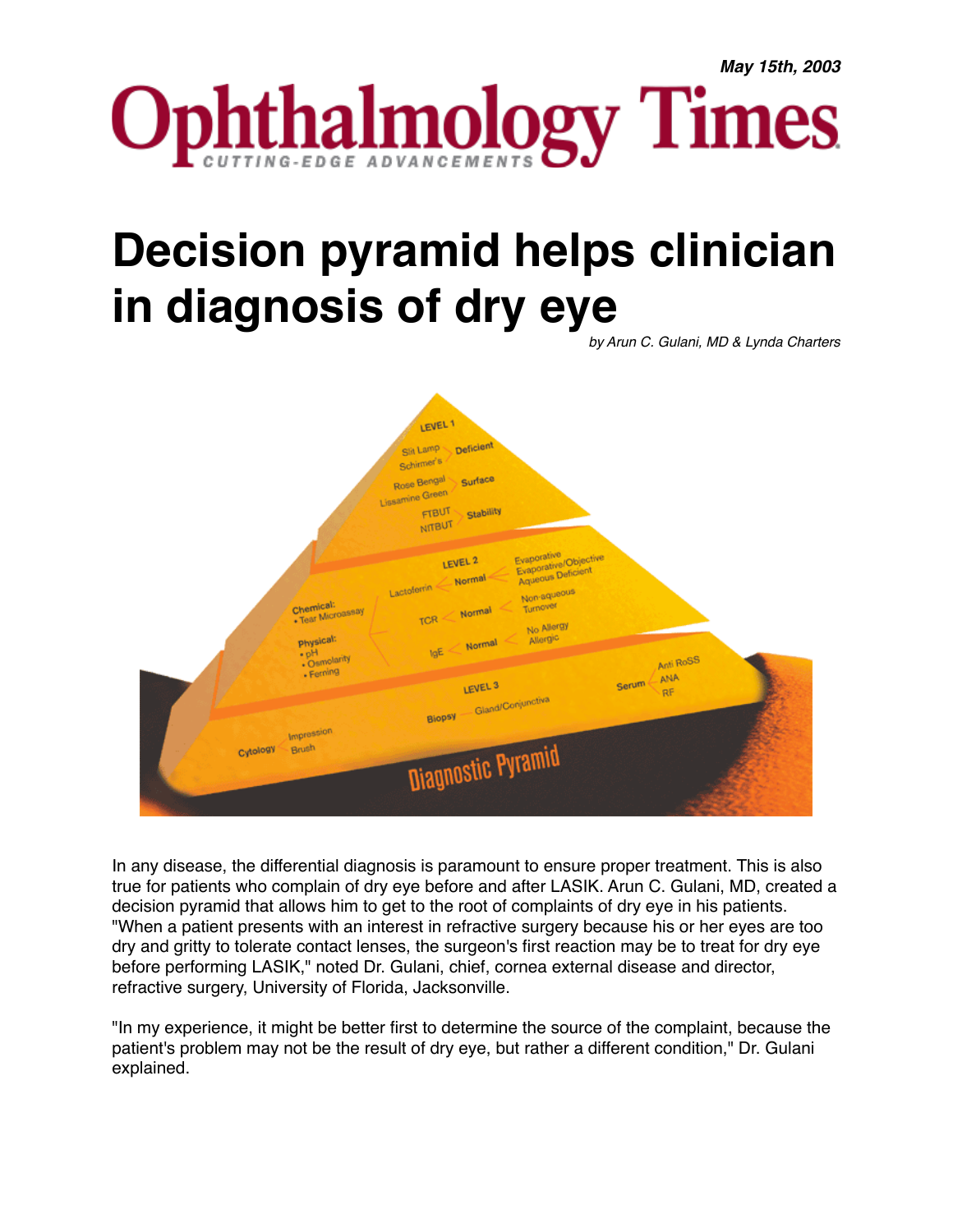In order to diagnose and treat refractive surgery patients with tear-film abnormalities properly before and after the surgery, Dr. Gulani designed a decision pyramid. "The method of diagnosis begins at the top with the more straightforward, routinely used methods and eventually leads downward toward the more involved methods for patients whose problems are harder to pinpoint. I try to turn the subjective symptoms into an objective diagnosis, thus determining whether a patient has dry eye or yet another condition. If a patient is pigeonholed as having dry eye when he or she actually is suffering from something else, the patient could be relegated to years of using the wrong drops without obtaining relief," Dr. Gulani emphasized.

Level 1: Routine testsAfter the patient describes his or her symptoms, the first step toward determining their cause is to perform standard in-office tests such as Schirmer's tear test; fluorescein, rose bengal, and lissamine green staining; and tear-film clearance and breakup time.

"The physician can also gather important information by examining the tear film at the slit lamp with the room light dimmed. The presence of a tear lake and excessive tear splashing in the ocular fornix indicates a deficiency in the oil layer in the tear film. In this case, the patient may not have aqueous-deficient dry eye but instead meibomitis that can be treated with lid scrubs, warm compresses, or oral doxycycline, but not artificial tears. A liposomal spray also may be helpful in such conditions," Dr. Gulani said.

He also advised questioning the patient about whether the symptoms worsen or improve during the day. If they are worse in the morning, the condition is probably meibomitis, not dry eye, because as the day progresses the ocular tears wash the toxic tears away. If it were dry eye, however, the opposite would be true; that is, the eyes would be comfortable in the morning after having had the lids closed all night, but then would become drier during the day as they remain open. A complaint of itching is a key sign of allergy, and bulbar edema and papillae in the upper lid clinch the diagnosis.

Level 2: Tear-film analysisAfter performing the in-office tests, if there is still uncertainty about what is causing a LASIK patient's complaints of dryness and grittiness, tear-film analysis and measurement of lactoferrin and IgE levels and tear osmolarity can be performed.

If it is dry eye, a lactoferrin microassay with a device such as the Tear Film Analyzer (Corneal Sciences, Raleigh, NC) can determine whether it is aqueous-deficient dry eye, in which the lactoferrin levels are below 0.9 mg/ml, or evaporative dry eye, in which the lactoferrin levels are greater than 1.8 mg/ml.

IgE levels indicate ocular allergies, and if they are high, the patient needs antiallergy medication rather than artificial tears. In the near future, gram-negative and gram-positive testing will also be possible with this equipment, according to Dr. Gulani.

Is it really dry eye?"This testing can be a great help in determining the appropriate treatment, for example, if a patient has meibomitis, but dry eye was diagnosed," Dr. Gulani said. "When artificial tears do not work, clinicians naturally proceed to insertion of punctal plugs, which is the opposite of what this patient needs. Now, instead of having open puncta that allow the toxic tears to flow away from the ocular surface, the toxins remain and can cause surface damage."